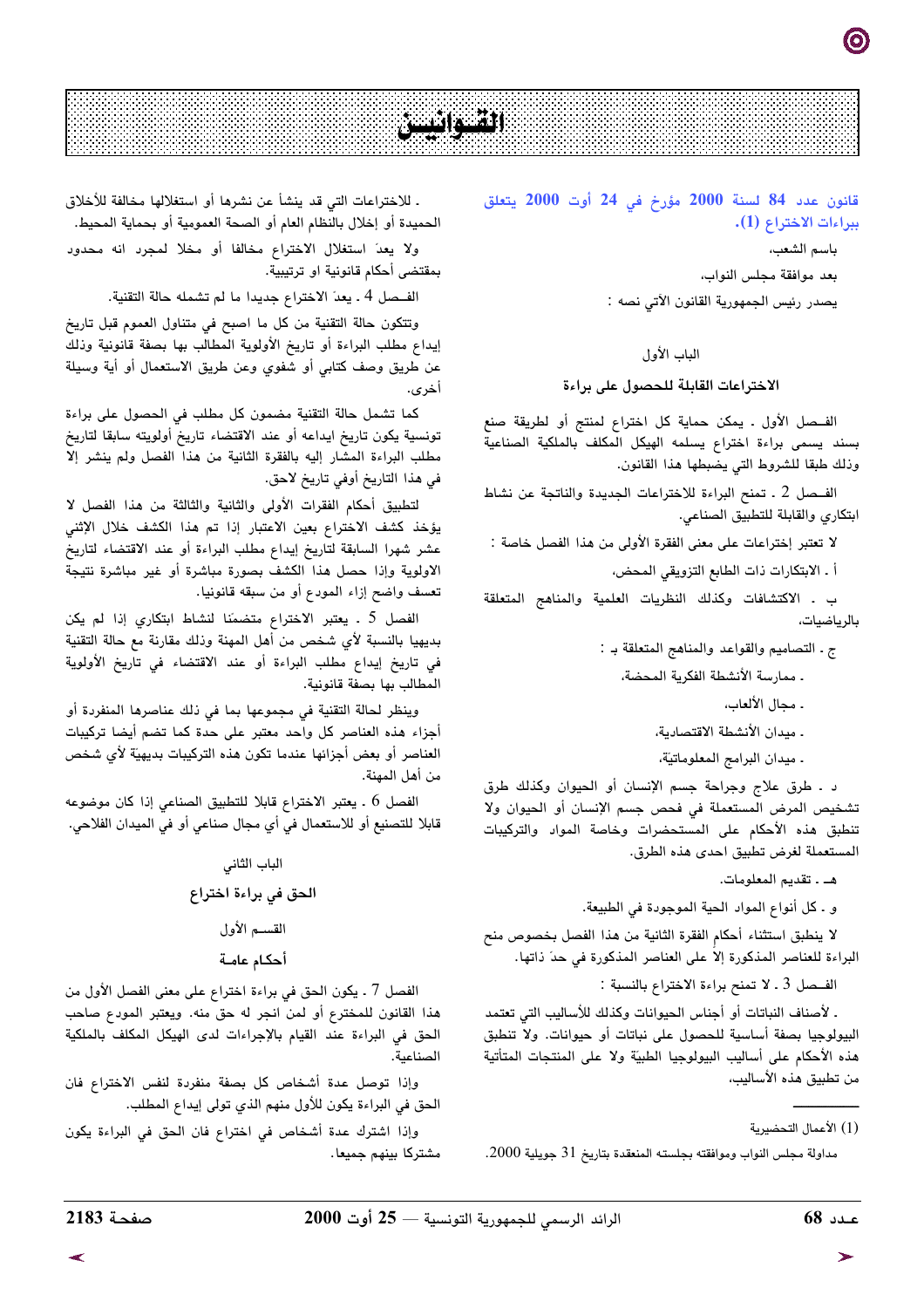الفصل 8 . إذا تم طلب البراءة لاختراع وقع اختلاسه من صاحبه أو ممن انجر له حق منه أو تم ذلك بناء على خرق لالتزام قانونى أو تعاقدي فإنه يخول للمتضرر المطالبة بملكية المطلب أو البراءة الممنوحة أمام المحكمة المختصّة.

ويسقط حق القيام بالدعوى المشار لها بالفقرة الأولى بعد مرور ثلاث سنوات من تاريخ نشر الاعلام بمنح البراءة. غير أنه إذا أمكن إثبات سوء نية صاحب البراءة عند منحها أو عند اقتنائها فإن الأجل المسقط للقيام بالدعوى يكون بثلاث سنوات بداية من تاريخ انقضاء اجل البراءة المبيّن بالفصلين 36 و 60 من هذا القانون.

الفصل 9 ـ يعتبر حسب هذا القانون :

. أجيرا : عون القطاع الخاص وعون القطاع العمومي،

. مؤجرا : الدولة والجماعات المحليّة والمؤسسات والمنشآت العموميّة وكل مؤسسة خاضعة للقانون الخاص.

الفصل 10 . يكون حق الاختراع للمؤجر إذا قام اجير باختراع في نطاق علاقة شغل تتضمن سواء مهمة ابتكارية تطابق وظائفه الفعلية او دراسات وبحوث عهد بها إليه صراحة.

يكون الحق في الاختراع للأجير إذا قام باختراع في مجال نشاط المؤجر ولا يتضمن عمله القيام بمهمة ابتكارية واستخدم لذلك الغرض المعطيات والوسائل الموضوعة تحت تصرفه بموجب عمله ما لم يعلمه المؤجر برغبته في الحصول على ذلك الاختراع طبقا لمقتضيات الفصل 16 من هذا القانون.

الفصل 11 . على الأجير المخترع على معنى الفصل 10 من هذا القانون أن يصرح فورا باختراعه للمؤجر طبقا لمقتضيات الفصلين 12 و 16 من هذا القانون.

وفي صورة تعدد المخترعين يمكن أن يتم التصريح بالاختراع بصفة مشتركة من قبل جميع المخترعين أو من قبل البعض منهم فقط.

الفصل 12 . يحتوي هذا التصريح خاصة على المعلومات المتعلقة بـ :

. موضوع الاختراع وكذلك التطبيقات المزمع إنجازها.

. ظروف إنجاز الاختراع.

ويكون التصريح مصحوبا بوصف للاختراع.

ويتضمن هذا الوصف :

. الإشكالية التي عالجها الأجير باعتبار حالة التقنية السابقة عند الاقتضاء.

. الحـل الذي توصل إليه.

ـ طريقــة إنجاز الاختراع مصحوبا عند الاقتضاء بالرسوم.

الفصل 13 . إذا صرّح المؤجر برغبته في الحصول على الاختراع طبقا لما ورد بالفصل 10 من هذا القانون يعتبر الحق فى الاختراع راجعا له منذ نشوء الاختراع. وللأجير المخترع الحق في منحة عادلة تؤخذ فيها بعين الاعتبار القيمة الاقتصادية للاختراع وكل فائدة تعود على المؤجر من جراء استغلال الاختراع. وفى صورة عدم اتفاق الطرفين على مبلغ المنحة المذكورة يقع تحديدها من قبل المحكمة المختصية

وتعتبر باطلة كل التدابير التعاقدية الأقل نفعا للأجير المخترع مما تنص عليه أحكام هذا الفصل.

ويضبط الأجل الممنوح للمؤجر للمطالبة بحق إسناده الإختراع بأربعة أشهر ما لم يتفق الطرفان على خلاف ذلك. وإذا حصل أن تمّ إتفاق فيجب أن يكون كتابيا ولاحقا للتصريح.

الفصل 14 . يعلم المؤجر الأجير بالبيانات الواجب اتمامها في صورة عدم تطابق تصريحه مع مقتضيات الفصل 12 من هذا القانون.

ويقع هذا الاعلام في أجل شهرين بداية من تاريخ استلام تصريح الأجير وإلا يعتبر هذا التصريح مقبولا.

الفصل 15 . يبدأ سريان أجل تصريح المؤجر للمطالبة بحق إسناده الاختراع المنصوص عليه بالفصل 13 من هذا القانون بداية من تاريخ استلام المؤجر التصريح بالاختراع المتضمن للبيانات المنصوص عليها بالفصل 12 من هذا القانون أو بداية من تاريخ إتمام التصريح في صورة طلب مبرر لإرشادات تكميلية.

وتقع المطالبة بحق إسناد الاختراع بإعلام يوجهه المؤجر للأجير يحدد فيه طبيعة ومجال الحقوق التي يعتزم الاحتفاظ بها.

الفصــل 16 . يتم كل تصريح أو إعلام صادر عن الأجير أو المؤجر عن طريق رسالة مضمونة الوصول مع الإعلام بالبلوغ أو بأي وسيلة أخرى تثبت تسلّمه من قبل الطرف الآخر.

وتعلق أجال كل تصريح أو إعلام صادر عن المؤجر أو الأجير عند القيام بدعوى حول صحة التصريح.

ويستأنف احتساب الأجال ابتداء من تاريخ الاعلام بحكم احرز قوة اتصال القضاء.

الفصل 17 ـ يجب على الأجير والمؤجر أن يتبادلا كل المعلومات المفيدة حول الاختراع المعنى وأن يمتنعا عن أي كشف من شأنه أن يضرَ بصفة كليّة أو جزئية بممارسة الحقوق الممنوحة بموجب هذا القانون.

الفصل 18 ۔ في صورة حصول نزاع بين الأجير والمؤجر لم يتم البت فيه بعد، يحجّر على كل منهما الكشف عن الاختراع.

وإذا أودع أحد الطرفين مطلبا فى الحصول على براءة قصد حفظ حقوقه فعليه أن يوجه فورا نسخة من الوثائق المودعة للطرف الآخر.

الياب الثالث

فى طلب البواءة

الفصل 19 . يقدم مطلب البراءة طبقا للصيغ والشروط المبينة بهذا الباب.

> القسسم الأول في إيداع المــطلب

الفصل 20 . يودع كل مطلب للحصول على براءة اختراع لدى الهيكل المكلف بالملكية الصناعية.

ويكون المطلب مرفقا بتفويض مثبت بمقتضى كتب بخط اليد إذا كان المودع ممثلا بوكيل.

ويجب على المودع المقيم خارج التراب التونسي أن يعين وكيلا مقيما بالبلاد التونسية.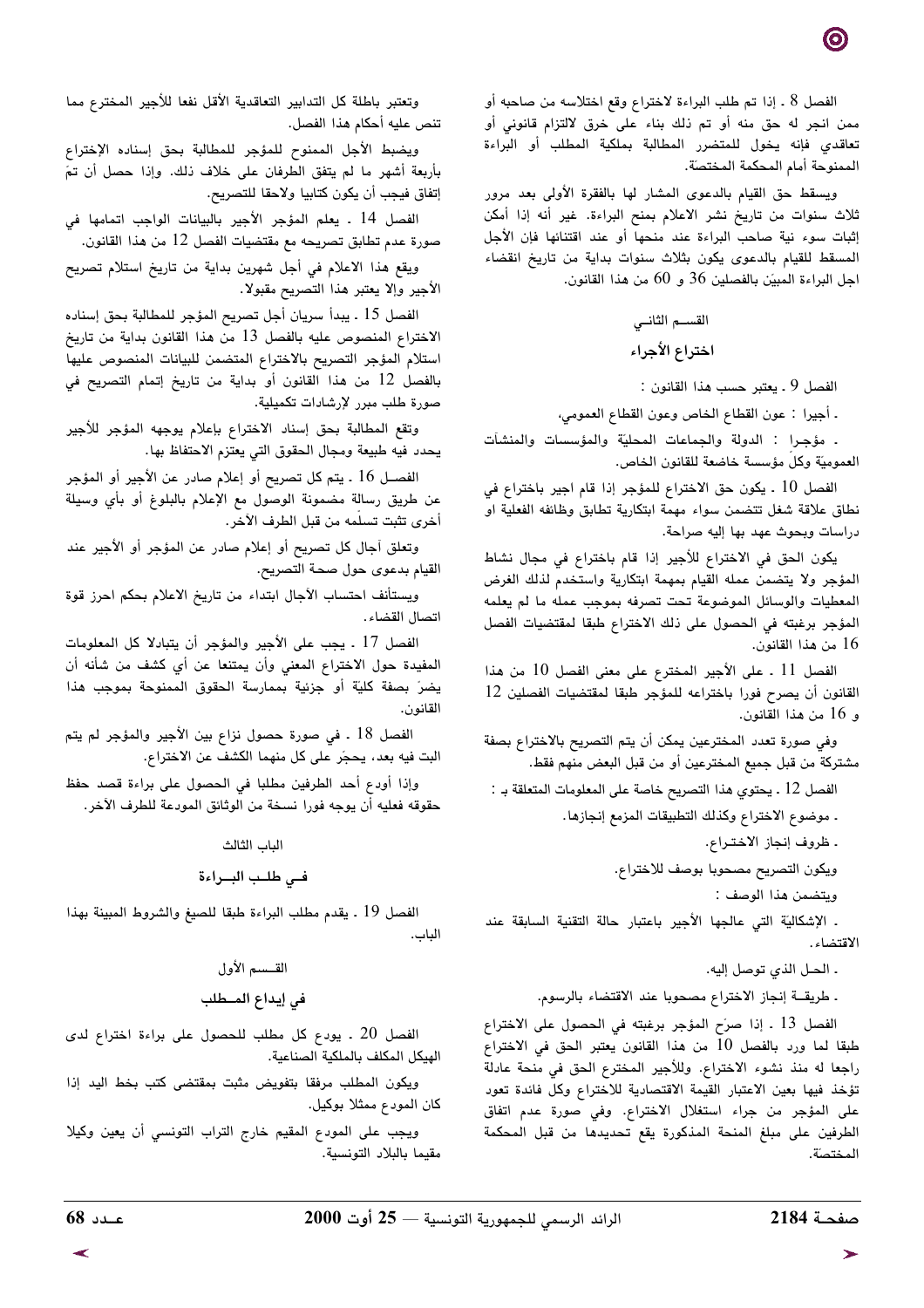ويجب أن يبين التفويض مجال الوكالة. وما لم يشترط خلاف ذلك فان هذا التفويض يشمل كل العمليات التي تمس بالبراءة بما في ذلك الاعلامات المنصوص عليها بهذا القانون وباستثناء حالتي سحب المطلب أو التخلي عن البراءة اللتين تستوجبان تفويضا خاصا.

وفي حالة تعدد المودعين لنفس المطلب يجب تعيين وكيل مشترك.

الفصل 21 ـ يشتمل المطلب وجوبا على :

. عريضة

. وصف للاختراع في نظيرين

. عنصر أو عدة عناصر الجدة في الاختراع المطلوب حمايته في نظيرين

. رسم أو عدة رسوم إذا كان ذلك ضروريا لتوضيح الوصف

. ملخص وصفي للاختراع.

ويجب أن تتضمن العريضة عنوان الاختراع واسم المودع ولقبه وعنوانه واسم المخترع ولقبه وعند الاقتضاء اسم ولقب وعنوان الوكيل.

ويجب أن يكون وصف الاختراع واضحا وشاملا بما فيه الكفاية وبصفة تمكن أي شخص من أهل المهنة في المجال التقني المعنى من تنفيذه.

ويجب أن تستند عناصر الجدة موضوع طلب الحماية على الوصف وتحديد نطاق الحماية المطلوبة بواسطة البراءة.

ويجب أن ينص الملخص الوصفى بايجاز على أهم العناصر التقنية الأساسية للاختراع. ولا يستخدم هذا الملخص إلا للإعلام التقني.

الفصل 22 ـ يجب أن يقدم المطلب كتابيا وفي إحدى اللغات الثلاث التالية : العربية أو الفرنسية أو الانقليزية.

ويخضع المطلب لدفع اتاوى يضبط مقدارها بأمر.

الفصل 23 ـ لا يمكن أن يتعلق مطلب البراءة إلا باختراع واحد أو بعدة اختراعات مترابطة فيما بينها مما يجعلها تكوّن فى مجموعها اختراعا وإحدا.

الفصل 24 . يجب على المودع الذي يرغب في ترجيح حقه في أولوية تتعلق بطلب سابق تم إيداعه في بلد أجنبي عضو في اتحاد باريس أو بالمنظمة العالمية للتجارة أن يرفق طلبه بتصريح كتابي يتضمن تاريخ الإيداع، والبلد الذي تم فيه الإيداع، واسم المودع ولقبه وان يدفع اتاوة الأولوية التي يضبط مقدارها بأمر.

ويسقط الحق في الأولوية ما لم يقدم المودع في ظرف ثلاثة اشهر بداية من تاريخ الإيداع نسخة من المطلب السابق مشهودا بمطابقتها للأصل من قبل الهيكل المكلف بالملكية الصناعية في البلد الذي تم فيه إيداع هذا المطلب ومرفقة بترجمتها إلى نفس اللغة التي أودع بها المطلب طبقا للفحسل 22 من هذا القانون.

ويجب على المودع ان يمد الهيكل المكلف بالملكية الصناعية وبطلب منه بكل وثيقة أخرى تتعلق بالمطلب السابق وعند الاقتضاء بكل مطلب مودع في بلد أخر وخاصة الوثائق التالية :

- نسخة من كل وثيقة اتصل بها المودع تخص نتائج كل بحث أو فحص أجري بشأن المطلب والتي تتضمن منشورات أو أي وثائق أخرى تبين حالة التقنية،

. نسخة من كل مطلب آخر غير المطلب السابق الذي يتعلق بنفس الاختراع أو يتعلَّق أساسا بنفس الاختراع الذي يطالب بأولويته،

. نسخة من أي قرار بات يتعلق برفض المطلب.

ويمكن طلب أولويات عديدة بشأن مطلب براءة حتى ولو كانت صادرة عن بلدان مختلفة كما يمكن عند الاقتضاء طلب اولويات عديدة بخصوص احد عناصر الجدة في الاختراع. وفي الحالتين فان الأجال التي منطلقها تاريخ الأولوية يقع احتسابها بداية من تاريخ اقدم مطلب في الأولوية.

وعندما تقع المطالبة بأولوية أو أكثر بالنسبة إلى مطلب البراءة فإن الحق في البراءة لا يشمل الا عناصر المطلب التي وقع في خصوصها طلب الأولوية.

وإذا كانت بعض عناصر الاختراع موضوع طلب الأولوية لا توجد ضمن عناصر الجدة فى المطلب السابق فانه يكفى لإسناد الأولوية ان تبرز مجموع وثائق المطلب السابق هذه العناصر بصفة دقيقة.

الفصل 25 . إن تاريخ إيداع طلب البراءة هو التاريخ الذي قدّم فيه المودع المطلب وفق أحكام الفـــصول 20و 21 و22 من هذا القانون.

ويرفض الهيكل المكلف بالملكية الصناعية الإيداع إذا تبيّن له ان المطلب لا يشتمل عند إيداعه على كل الوثائق المنصوص عليها بالفصول 20 و21 و22 من هذا القانون.

الفصل 26 ـ يمكن للمودع قبل نشر المطلب تعديله بما فى ذلك إضافة عناصر جديدة بشرط أن لا يتجاوز ذلك التغيير مجال الكشف الذي تضمنه المطلب الأصلي.

ويخضع كل تعديل لعناصر الجدة لدفع أتاوة يضبط مقدارها بأمر.

الفصل 27 ـ يمكن للمودع قبل نشر المطلب تجزئته بشرط أن لا تتجاوز تلك التجزئة مجال الكشف الذي تضمنه المطلب الأصلي.

ويعتبر كل مطلب جزئي منفصلا إلا أنه يواصل الانتفاع بتاريخ إيداع المطلب الأصلي وعند الاقتضاء بتاريخ الأولوية المطالب بها.

ويجب إيداع المطلب الجزئي طبقا للصيغ والشروط المنصوص عليها بالفـصلين 20 و 21 من هذا القانون. ويخضع هذا المطلب لدفع الأتاوى المنصوص عليها بالفقرة 2 من الفصل 22 من هذا القانون.

الفصل 28 . يمكن للمودع قبل تاريخ منح البراءة تقديم مطلب معلل في إصلاح غلطات في التعبير أو الرسم وكذلك الغلطات التي تم التفطن إليها بالوثائق المودعة.

واذا كان مطلب الإصلاح يتعلق بالوصف أو بعناصر الجدة أو بالرسوم فان الإصلاح لا يقبل إلا إذا كان جليا بحيث لم يكن المودع بإمكانه أن يقصد نصا أو رسما آخر.

ويجب ان يقدم مطلب الإصلاح كتابيا وان يتضمن نص التعديل المقترح. ولا يقبل إلا إذا كان مصحوبا بما يفيد خلاص أتاوة يضبط مقدارها بأمر .

# القسسم الثاني فحص المطلب

الفصل 29 ـ يفحص الهيكل المكلف بالملكية الصناعية مدى مطابقة المطلب من حيث الشكل لاحكام الفصول 20 و 21 و 22 من هذا القانون.

ويرفض الهيكل المكلف بالملكية الصناعية مطلب البراءة إذا تبين أنه لا يستجيب لاحكام الفقرة الأولى من هذا الفصل وبعد دعوة المودع إلى تلافي النقائص المسجلة في اجل ثلاثة أشهر بداية من تاريخ إعلامه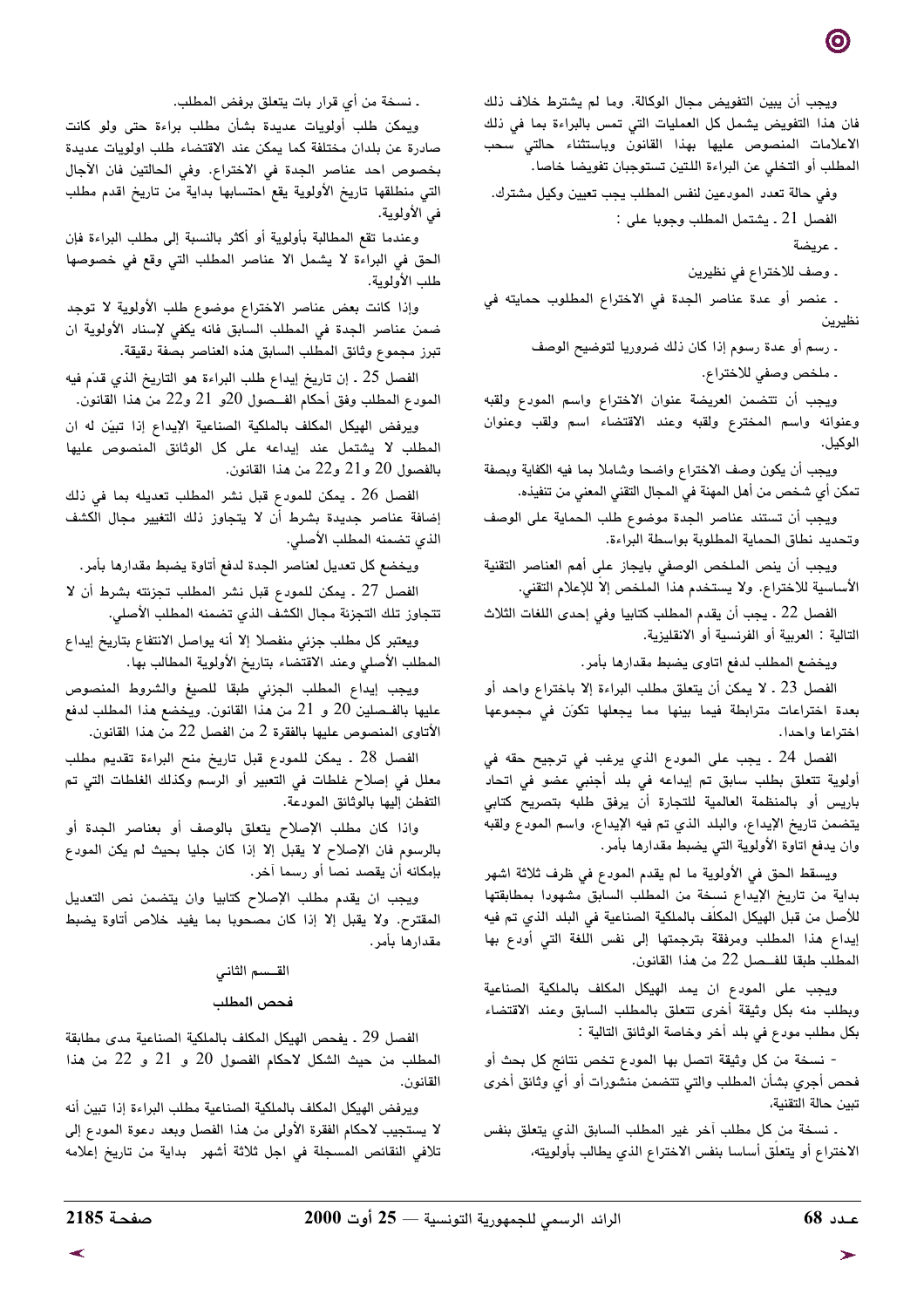بها. ويجب أن يكون قرار الرفض معللا وأن يعلم به المودع أو وكيله بواسطة مكتوب مضمون الوصول مع الإعلام بالبلوغ.

الفصل 30 . يتثبت الهيكل المكلف بالملكية الصناعية من حيث الأصل :

. ان ما وقعت المطالبة بحمايته لم يتم استثناؤه صراحة من ميدان الاختراعات القابلة للحصول على براءة بمقتضى الفقرة الثانية من الفصل 2 والفصل 3 من هذا القانون،

. ان ما وقعت المطالبة بحمايته يستجيب للتعريف الوارد بالفصل 6 من هذا القانون،

. ان الوصف يستجيب للشروط المنصوص عليها بالفقرة الثالثة من الفصل 21 من هذا القانون،

. ان عناصر الجدة تستجيب للشروط المنصوص عليها بالفقرة الرابعة من الفصل 21 من هذا القانون،

. ان المطلب يستجيب للشروط المنصوص عليها بالفصل 23 من هذا القانون،

. ان المطلب الجزئي لا يتجاوز مجال الكشف الذي تضمنه المطلب الأول،

. ان كل الوثائق المطلوبة بموجب الفقرة الثالثة من الفصل 24 من هذا القانون قد تم تقديمها،

وإذا تبين للهيكل المكلف بالملكية الصناعية عدم توفر الشروط المشار إليها بالفقرة الأولى من هذا الفصل فانه يعلم المودع أو وكيله بذلك ويدعوه إلى تعديل مطلبه أو تقديم ملاحظات في ظرف ثلاثة أشهر بداية من تاريخ إعلامه.

ويقع استئناف النظر فى المطلب إذا استجاب المودع لطلب الهيكل المكلف بالملكية الصناعية خلال الأجل المذكور وبشرط دفع اتاوة يضبط مقدارها بأمر وإلا فإن الهيكل المكلف بالملكية الصناعية يرفض المطلب.

وإذا تبين للهيكل المكلف بالملكية الصناعية استيفاء الشروط المنصوص عليها بالفقرة الأولى من هذا الفصل اثر تقديم الملاحظات أو التعديلات المطلوبة طبقا للفقرة الثانية منه فانه يقع استئناف النظر فى المطلب. وفي صورة عدم كفاية هذه الملاحظات فإن الهيكل المكلف بالملكية الصناعية يعيد إعلام المودع بذلك ويمنحه أجلا ثانيا بثلاثة أشهر من تاريخ الاعلام لاستيفاء الشروط المطلوبة.

ويرفض الهيكل المكلف بالملكية الصناعية المطلب إذا تبين له عدم استيفائه هذه الشروط بعد انقضاء الأجل المحدّد.

ويجب أن يكون كل قرار بالرفض معللا وأن يعلم به المودع أو وكيله بواسطة مكتوب مضمون الوصول مع الإعلام بالبلوغ.

الفصل 31 . إذا كان المطلب مطابقا لأحكام هذا القسم يتم التنصيص على إيداعه بالنشرية الرسمية للهيكل المكلف بالملكية الصناعية ثمانية عشر شهرا من تاريخ الإيداع.

> القسسم الثبالث سحب المطلب

الفصل 32 . يمكن سحب مطلب البراءة في أي وقت قبل منحها بتصريح كتابي. ويخضع السحب لدفع إتاوة يضبط مقدارها بأمر.

ولا ينسحب التصريح بالسحب إلا على مطلب واحد. ويقدم التصريح من قبل طالب البراءة أو وكيله ويرفق تصريح الوكيل بتفويض خاص بالسحب.

وإذا تم إيداع مطلب البراءة باسم عدة أشخاص فانه لا يجوز سحبه إلا إذا كان التصريح مقدما من قبلهم جميعا أو عن طريق وكيل مشترك.

وإذا رسمت بالسجل الوطنى للبراءات المنصوص عليه بالفصل 37 من هذا القانون حقوق رهن أو حقوق ترخيص فان التصريح بالسحب لا يقبل إلا إذا كان مصحوبا بموافقة كتابية من أصحاب هذه الحقوق.

وإذا سحب المطلب بعد نشره بالنشرية الرسمية للهيكل المكلف بالملكية الصناعية فان السحب يسجل وجوبا بالسجل الوطني للبراءات.

وفي كل حالات السحب يحتفظ الهيكل المكلف بالملكية الصناعية بنسخة من مطلب البراءة.

#### الباب الرابع

#### منح البراءة

الفصل 33 ـ تمنح البراءة باسم الطالب أو الطالبين بمقرر من الممثل القانوني للهيكل المكلف بالملكية الصناعية إذا لم تقدّم عريضة على معنى الفصل 34 من هذا القانون في ظرف شهرين بداية من النشر المنصوص عليه بالفصل 31 من هذا القانون.

ويتم إعلام صاحب البراءة أو وكيله بمنح البراءة وترسم بالسجل الوطني للبراءات وتنشر بالنشرية الرسمية للهيكل المكلف بالملكية الصناعية.

ويعتبر تاريخ منح البراءة تاريخ إمضائها. ويسرى مفعول البراءة الممنوحة ابتداء من تاريخ إيداع المطلب.

الفصل 34 . تعلق إجراءات منح البراءة إذا أثبت شخص لدى الهيكل المكلف بالملكية الصناعية أنه قدم عريضة لدى المحكمة المختصة للمنازعة في قابلية المطلب للحصول على براءة طبقا للفصول 2 و3 و4 و5 و6 من هذا القانون أو للمطالبة بملكيته لموضوع المطلب وذلك في ظرف شهرين من تاريخ النشر المنصوص عليه بالفصل 31 من هذا القانون.

وتستأنف إجراءات منح البراءة حالما يحرز حكم المحكمة قوة اتصال القضاء.

إلا أنه في حالة القيام بدعوى للمطالبة بملكيّة موضوع المطلب يمكن استئناف إجراءات منح البراءة في كلِّ وقت وذلك بموافقة كتابية لا رجوع فيها ممن قام بالمطالبة بالملكيّة أمام القضاء.

ولا يمكن للمودع ان يسحب مطلب البراءة بداية من يوم إثبات القيام بالدعوى إلا باتفاق الطرفين.

ويرسم مقرر تعليق سير إجراءات منح البراءة واستئنافها بالسجل الوطني للبراءات.

وفي حالة القيام بدعوى للمطالبة بملكية المطلب موضوع الاختراع فإن الشخص الذي تعينه المحكمة هو الذي يعتبر صاحب المطلب.

الفصل 35 . تمنح البراءات تحت مسؤولية الطالبين ودون ضمان من الدولة سواء بخصوص حقيقة الاختراع أو جدته أو مزاياه أو صحة الوصف

الفصل 36 . تحدد مدة حماية براءة الاختراع بعشرين سنة بداية من تاريخ إيداع المطلب.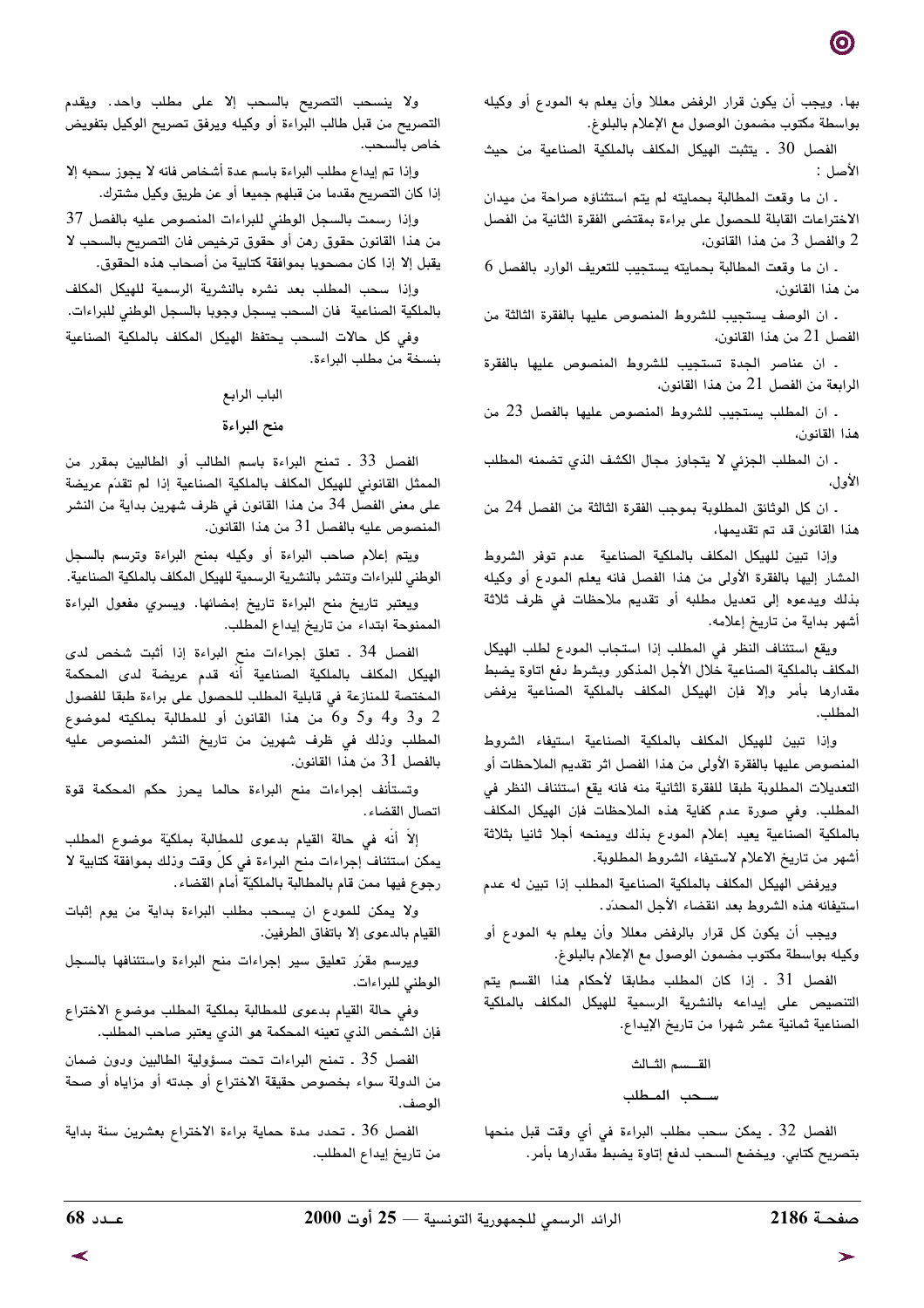الفصل 37 . يمسك الهيكل المكلف بالملكية الصناعية سجلا يسمى السجل الوطنى للبراءات وتضبط بأمر طريقة مسك هذا السجل وطرق الترسيم به.

وترسم بالسجل كل مطالب البراءات والبراءات والأعمال التي تدخل عليها أي تغيير. ولا يمكن القيام بأي ترسيم في السجل الوطني للبراءات قبل نشر إيداع مطلب البراءة.

وفي صورة عدم تطابق مطلب البراءة مع شروط الترسيم يوجه الهيكل المكلف بالملكية الصناعية إلى الطالب أو لوكيله إعلاما معللا في الغرض بواسطة مكتوب مضمون الوصول مع الإعلام بالبلوغ أو بأى وسيلة أخرى تترك أثرا كتابيا لدى المرسل.

ويحدد الهيكل المكلف بالملكية الصناعية للطالب أجل شهر يبتدىء من تاريخ الإعلام لتسوية مطلبه أو لتقديم ملحوظاته. وفي صورة عدم التسوية أو الإحجام عن تقديم ملحوظات يرفض مطلب الترسيم بالسجل بمقرّر من الممثل القانوني للهيكل المكلف بالملكية الصناعية.

وتخضع مطالب الترسيم بالسجل إلى دفع أتاوة يضبط مقدارها بأمر. ويمكن لأي شخص ان يطلع على السجل الوطني للبراءات.كما يمكن له الحصول على نسخ منه مقابل دفع أتاوة يضبط مقدارها بأمر.

الفــصل 38 . يمكن لاى شخص أن يطلع على ملف يتعلق ببراءة أو بمطلب براءة وان يحصل على نسخة منه مقابل دفع اتاوة يضبط مقدارها بأمر.

إلا أنه لا يمكن الاطلاع على مطلب براءة غير منشور أو الحصول على نسخة منه إلا برخصة كتابية ممضاة بصفة قانونية من طالب البراءة أومن وكيله.

#### الباب الخامس

#### الطعون

الفصل 39 ـ يتم الطعن في المقرّرات الصادرة عن الممثل القانونى للهيكل المكلف بالملكية الصناعية بخصوص منح براءات الاختراع أو رفضها أمام المحاكم المختصة.

الفصل 40 . يحدِّد أجل الطعن في المقرِّرات المنصوص عليها بالفصل 39 من هذا القانون بشهر ابتداء من تاريخ الإعلام بالمقرّر المتنازع فيه.

الفصل 41 ـ يتم الطعن بعريضة كتابية توجه أو تقدم إلى كتابة المحكمة المختصة.

وتشتمل العريضة وجوبا على البيانات التالية وإلا كانت غير مقبولة :

ـ الاسم واللقب والمهنة والعنوان والجنسية وتاريخ الولادة ومكانها إذا كان القائم بالدعوى شخصا طبيعيًا،

. الشكل القانوني والتسمية والمقر الاجتماعي واسم الممثل القانوني إذا كان القائم بالدعوى شخصا معنويا،

ـ تاريخ وموضوع المقرّر المطعون فيه،

ـ اسم ولقب وعنوان مالك البراءة أو طالب البراءة، إذا لم يكن للقائم بالدعوى إحدى هاتين الصفتين.

ويجب أن تكون عريضة الدعوى مرفقة بنسخة من المقرر المطعون فيه. وإذا كانت العريضة لا تشتمل على عرض لمؤيدات الدعوى يجب على القائم بالدعوى أن يودع هذا العرض لدى كتابة المحكمة سبعة أيام على الأقل قبل انعقاد الجلسة الأولى وإلا رفضت دعواه.

الفصل 42 ـ على المدعى أن يوجه إلى الهيكل المكلف بالملكية الصناعية بواسطة عدل منفذ نسخة من عريضة الطعن وعند الاقتضاء نسخة من العرض اللاحق لمؤيدات الدعوى.

وعلى الهيكل المكلف بالملكية الصناعية أن يرسل ملف المقرّر المطعون فيه إلى كتابة المحكمة في ظرف شهر من تاريخ الإعلام بنسخة العريضة.

الفصل 43 . إذا تم الطعن من قبل شخص غير مالك البراءة ولا صاحب مطلب البراءة وجب عليه استدعاء من له هاته الصفة بواسطة عدل منفذ.

الفصل 44 ـ يمكن للطاعن تعيين وكيل عنه أمام المحكمة.

الفصل 45 . يتولى الطرف الأحرص إعلام بقية الأطراف في القضيّة بحكم المحكمة.

#### البساب السادس

الحقوق والالتزامات الناجمة عن البراءة

#### القسم الأول

#### الحقوق الناجمة عن البراءة

الفصل 46 . تمنح البراءة حقا استئثاريا في استغلالها لصاحبها أو لمن انجر له حق منه.

ويمنع على الغير بدون موافقة صاحب البراءة أو لمن انجر له حق منه :

أ . صنع المنتج موضوع البراءة أو عرضه أو الاتجار فيه أو استعماله أو استيراده أو مسكه لهذه الأغراض،

ب ـ استعمال طريقة الصنع موضوع البراءة،

ج ـ عرض المنتج الحاصل مباشرة بواسطة طريقة الصنع موضوع البراءة أو الاتجار فيه أو استعماله أو استيراده أو مسكه لهذه الأغراض.

الفصل 47 ـ لا تشمل الحقوق التي تمنحها البراءة :

أ . الأعمال التي تتم في إطار خاص ولأغراض غير تجارية،

ب ـ الأعمال التجريبية المتصلة بالاختراع موضوع البراءة،

ج ـ تحضير الأدوية بالصيدليات بصفة فورية و منفردة بناء على وصفة طبية و الأعمال المتعلقة بالأدوية المستحضرة بهذه الطريقة،

د . عرض المنتج المحمي بالبراءة أو الاتجار فيه أو استعماله أو استيراده أو مسكه لهذه الاغراض بصفة قانونية بالتراب التونسى وذلك بعد عرض هذا المنتج بصفة قانونية بسوق أي بلد كان من قبل صاحب البراءة أو بموافقته الصريحة،

هـ . الأعمال الضرورية لتحضير الأدوية الجنيسة. غير أنه لا يمكن استعمال المنتج المتأتي من هذه الأنشطة لأغراض تجارية إلا بعد انتهاء مدة حماية البراءة،

و . استعمال الأشياء على متن المركبات الجوية أو البرية أو السفن البحرية الأجنبية التي تدخل بصفة مؤقتة أو عرضية في المجال الجوي أو على التراب التونسي أو بالمياه الإقليمية التونسية.

الفصل 48 . يمكن لكل شخص استغل الاختراع عن حسن نية بالبلاد التونسية في تاريخ إيداع المطلب أو في تاريخ الأولوية المطالب بها أن يواصل هذا الاستغلال بصفة فردية رغم وجود البراءة. ويمنح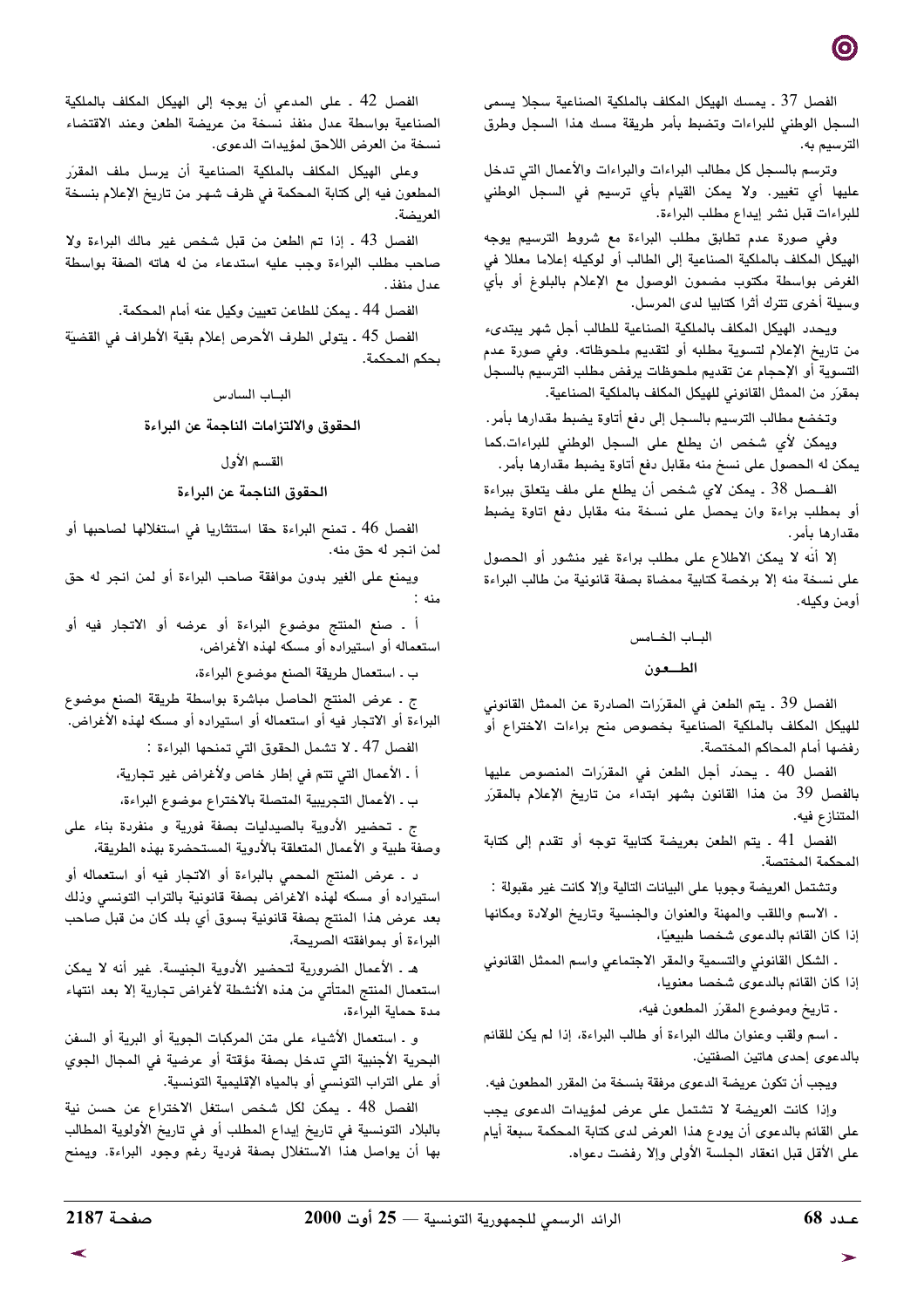كذلك الحق في هذا الاستغلال وبنفس الشروط إلى من سبق له أن قام بتحضيرات جدية بهدف استغلال الاختراع في البلاد التونسية. و لا يمكن أن ينتقل هذا الحق في الاستغلال إلى الغير إلا مع الأصل التجاري أو مع المؤسسة أو مع الجزء من المؤسسة التي يرتبط بها هذا الحق.

الفصل 49 . يمكن للوزير المكلف بالصناعة أن يقرّر رغم منح البراءة وباقتراح من السلط المعنية استيراد معدات تجهيز وقطع ثانوية وقطع غيار تتعلق ببراءة الاختراع و ذلك حماية للمصلحة العامة ولغاية غير تجارية

الفصل 50 ـ مع مراعاة أحكام الفصل 67 من هذا القانون لا يمكن لصاحب براءة تحسين اختراع متحصل على براءة سابقة أن يستغل اختراعه دون ترخيص من صاحب البراءة. ولا يمكن لهذا الأخير أن يستغل براءة التحسين إلا بموافقة صاحبها.

# القسم الثاني

## الالتزامات المترتبة عن البراءة

الفصل 51 ـ يجب على صاحب البراءة أن يستغل الاختراع موضوع البراءة في ظرف أربع سنوات بداية من إيداع المطلب أوفي ظرف ثلاث سنوات بداية من منح البراءة ويقع في كل الحالات اعتماد أطول الأجلين. وفي صورة ما إذا كان المنتج موضوع الاختراع خاضعا لترخيص اداري مسبق لتسويقه، يمدد أطول الأجلين بعامين.

الفصل 52 . يخضع كل إيداع لمطلب براءة لدفع أتاوة تشمل الإيداع والقسط السنوى الأول.

وتعتبر أتاوة الإيداع والقسط السنوى الأول مكتسبة عند إيداع المطلب وذلك حتى في صورة رفضه.

وإذا تضمن مطلب البراءة اكثر من عشرة عناصر جدة في الاختراع يجب دفع أتاوة اضافية عن كل عنصر ابتداء من العنصر الحادي عشر.

ويجب دفع الأتاوة السنوية لابقاء العمل بالبراءة أو بمطلب البراءة كل سنة طيلة مدة الحماية. وتدفع هذه الأتاوة سنويا و يحل اجل دفعها في آخر يوم من شهر تاريخ إيداع مطلب البراءة.

وفي صورة عدم دفع الأتاوة السنوية في التاريخ المنصوص عليه بالفقرة الرابعة من هذا الفصل يمنح صاحب البراءة ستة اشهر إضافية للدفع مقابل خلاص أتاوة التأخير.

وتضبط بأمر مبالغ أتاوة الإيداع والقسط السنوي الأول والأتاوى السنوية وأتاوة التأخير وكذلك الأتاوة الاضافية عن كل عنصر جدة ابتداء من العنصر الحادي عشر.

الفصل 53 . يمكن للمحكمة بطلب من صاحب براءة التحسين أن تمنحه ترخيصا في استغلال البراءة الأصلية، إذا اقتضت المصلحة العامة ذلك بشرط تقديم المطلب بعد انقضاء الأجل المشار إليه بالفصل 69 من هذا القانون.

ولا يمنح هذا الترخيص إلا إذا كان ضروريا لاستغلال الاختراع موضوع براءة التحسين وإذا مثل بالنسبة للبراءة الأصلية تطورا تقنيا ومصلحة اقتصادية هامة.

ولا يمكن احالة الترخيص الممنوح لصاحب براءة التحسين إلا مع هذه البراءة.

ويمكن لصاحب البراءة الأصلية أن يتحصل على ترخيص لاستغلال براءة التحسين وذلك بتقديم عريضة للمحكمة.

تطبق أحكام الفصول 70 و75 و76 من هذا القانون في الحالات المذكورة بهذا الفصل.

> الباب السابع في التخلي والبطلان وسقوط الحق القسم الأول في التخلي

الفصل 54 . يمكن لصاحب البراءة أن يتخلى عن براءته كليا أو جزئيا بتوجيه عريضة ممضاة إلى الهيكل المكلف بالملكية الصناعية.

وفي صورة تقديم عريضة التخلي عن طريق وكيل يجب أن ترفق العريضة بتوكيل خاص في التخلي ممضى من قبل صاحب البراءة.

وترفض عريضة التخلي المتعلقة ببراءة على ملك عدة أشخاص إذا لم تكن مرفقة بالموافقة الكتابية لكل أصحاب البراءة.

وترفض عريضة التخلي المتعلقة ببراءة موظف عليها حقوق رهن أو ترخيص ومرسمة بالسجل الوطنى للبراءات إذا لم تكن مرفقة بالموافقة الكتابية لأصحاب هذه الحقوق.

ويرسَم التخلَّى بعد قبوله من قبل الهيكل المكلف بالملكية الصناعية بالسجل الوطني للبراءات ويصبح نافذ المفعول عند تاريخ هذا الترسيم، كما ينشر بالنشرية الرسمية للهيكل المكلف بالملكية الصناعية.

ويخضع التخلّي لدفع أتاوة يضبط مقدارها بأمر.

القسم الثاني في البطلان

الفصل 55 ـ يصرح ببطلان البراءة بموجب حكم قضائي :

. إذا لم يكن موضوعها قابلا للحصول على براءة طبقا للفصول 2 و3 و4 و5 و6 من هذا القانون ؛

. إذا لم يكن وصف الاختراع واضحا وشاملا حتى يتمكن أيّ شخص من أهل المهنة من تنفيذه ؛

. إذا كان موضوعها يتجاوز مضمون المطلب كما وقع ايداعه أو في حالة إسناد براءة على أساس مطلب جزئي يتجاوز مضمونها مضمون المطلب الأصلي كما وقع ايداعه.

الفصل 56 . إذا كانت أسباب البطلان لا تمس بالبراءة إلا جزئيا فان البطلان المصرح به لا يهم إلا عناصر الجدة المعنية.

الفصل 57 . يقوم بدعوى البطلان لدى المحكمة كل شخص له مصلحة في ذلك.

ويمكن للنيابة العمومية القيام مباشرة أو التداخل في كل قضية موضوعها بطلان براءة اختراع.

الفصل 58 . يكون للحكم القاضي ببطلان براءة أثر مطلق. وتعتبر البراءة أو الجزء الواقع بطلانه كأنهما لم يكونا.

الفصل 59 . يتم إعلام الهيكل المكلف بالملكية الصناعية بأحكام البطلان التي أحرزت قوة اتصال القضاء من قبل الطرف الذي له مصلحة في ذلك وترسم هذه الاحكام بالسجل الوطني للبراءات.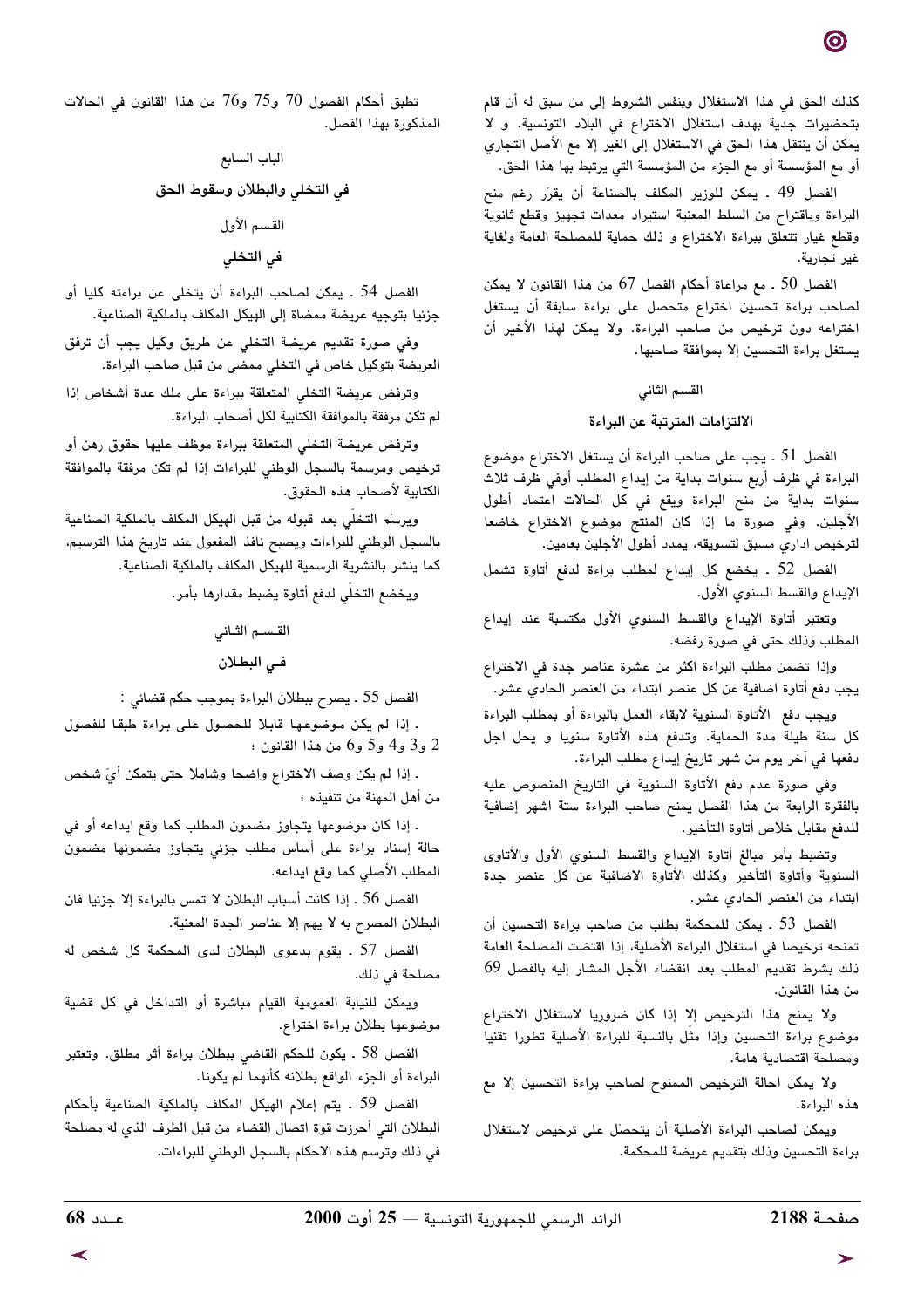#### القسم الثـالث

#### في سقوط الحق

الفصل 60 ـ تسقط كل حقوق صاحب البراءة أو مطلب البراءة الذي لم يدفع أتاوة سنوية حل أجلها طبق أحكام الفصل 52 من هذا القانون.

وتقع معاينة سقوط الحق بمقرر من الممثل القانوني للهيكل المكلف بالملكية الصناعية بطلب كتابى من صاحب البراءة أو من الغير. ويقع البت في المطلب بمقرر معلل يقع إعلام الطالب به خلال الثلاثة أشهر من تاريخ سقوط الحق في البراءة.

ويتم إعلام صاحب البراءة أو وكيله بمقرر سقوط الحق. ويرسم المقرر بالسجل الوطني للبراءات وينشر بالنشرية الرسمية للهيكل المكلف بالملكية الصناعية.

ويبدأ مفعول سقوط الحق من تاريخ حلول أجل الأتاوة السنوية غير المدفوعة.

الفصل 61 . يمكن لصاحب البراءة تقديم مطلب لاسترجاع حقوقه خلال الثلاثة أشهر الموالية لتاريخ الإعلام بمقرر سقوط الحق شريطة إثبات عذر شرعي لعدم دفع الأتاوة السنوية.

ويوجه المطلب للهيكل المكلف بالملكية الصناعية كتابيا ومصحوبا بما يفيد خلاص أتاوة استرجاع الحقوق التي يضبط مقدارها بأمر.

ويمنح استرجاع الحق بمقرر معلل من الممثل القانونى للهيكل المكلف بالملكية الصناعية يقع إعلام صاحب البراءة به ويرسم بالسجل الوطني للبراءات وينشر بالنشرية الرسمية للهيكل المكلف بالملكية

ولا يكون لمقرّر استرجاع الحقوق مفعول إذا لم يدفع صاحب البراءة الأتاوى المستحقة في اجل ثلاثة أشهر ابتداء من تاريخ إعلامه بالمقرر. ويدرج تاريخ الدفع بالسجل الوطني للبراءات.

وتنظر المحاكم المختصة في الطعون الموجهة ضد مقررات الممثل القانوني للهيكل المكلف بالملكية الصناعية في مادة سقوط الحق أو استرجاع الحقوق.

وتتم الطعون وفق الصيغ والاجراءات المنصوص عليها بالباب الخامس من هذا القانون.

وتدرج بالسجل الوطني للبراءات كل الطعون ودعاوى استرجاع الحقوق وكل المقررات المتخذة في الغرض.

#### الباب الثامن

### انتقال الحقوق والإحالة والعقلة

الفصل 62 . يمكن للحقوق الناجمة عن براءة أو مطلب براءة أن تكون قابلة للانتقال أو الاحالة كليا أو جزئيا.

وإذا اشترك عدة أشخاص في مطلب براءة أو في ملكية براءة فيمكن لكل واحد منهم بمفرده أن يحيل أو أن ينقل منابه في مطلب البراءة أو في البراءة.

وتكون الاحالة أو انتقال الحقوق بكتب وإلا كانت باطلة.

وتتم عقلة براءات الاختراع وفق مقتضيات مجلة المرافعات المدنية والتجارية. غير أنه يجب أيضا على القائم بالعقلة أن يعلم صاحب البراءة و الهيكل المكلف بالملكية الصناعية وكل شخص له حقوق على البراءة بالعقلة وإلا فإنها تكون باطلة.

ولا يمكن الاحتجاج لدى الغير بكل إحالة أو انتقال حقوق أو تسجيل عقلة أو تسجيل تصحيح أو رفع عقلة إلا إذا تم ترسيمها بالسجل الوطني للبراءات وذلك بعد دفع أتاوة يضبط مقدارها بأمر.

# الباب التاسع في التراخيص التعاقدية

الفصل 63 . يمكن لصاحب مطلب البراءة أو صاحب البراءة أن يمنح بمقتضى عقد لأي شخص طبيعي أو معنوي ترخيصا في استغلال الاختراع موضوع مطلب البراءة أو البراءة.

ويحق لكل شريك في ملكية البراءة ان يمنح ترخيصا في الاستغلال بموافقة بقية الشركاء.

ويكون عقد الترخيص باطلا إذا لم يكن بمقتضى كتب بخط اليد .

ولا يمكن الاحتجاج بعقد الترخيص لدى الغير أو بتعديله أو بتجديده إلا بعد ترسيمه بالسجل الوطنى للبراءات ودفع أتاوة يضبط مقدارها بأمر .

الفصل 64 . لا يمنع منح الترخيص مانحه من إسناد تراخيص لأشخاص آخرين لاستغلال نفس الاختراع أو استغلاله بنفسه ما لم يشترط خلاف ذلك بعقد الترخيص.

وإذا نص العقد على ان الترخيص استئثاري فانه لا يمكن لمانح الترخيص القيام بنفسه بالأعمال التى يشملها العقد والمنصوص عليها بالفصل 46 من هذا القانون أو إعطاء موافقته للغير بالقيام بهذه الأعمال وذلك بالبلاد التونسية.

الفصل 65 . تشمل الموافقة الصادرة عن مانح الترخيص للمرخص له انجاز كل الأعمال المشار إليها بالفصل 46 من هذا القانون في كامل تراب البلاد التونسية وبأي شكل من أشكال تطبيق الاختراع وذلك ما لم يشترط خلاف ذلك في عقد الترخيص.

الفــصل 66 . لا يمكن للمرخص له أن يمنح للغير موافقته على ان تنجز بالبلاد التونسية الأعمال المتعلقة بموضوع عقد الترخيص والمشار إليها بالفصل 46 من هذا القانون ما لم يشترط خلاف ذلك بالعقد .

الفصل 67 . لا يكون المرخص له مطالبا بدفع المبالغ المنصوص عليها بعقد الترخيص لاستغلال البراءة إذا حصلت إحدى الحالات التالية قبل انتهاء أجل الترخيص وابتداء من تاريخ وقوع الحالة :

- . سحب مطلب البراءة ؛
- . رفض مطلب البراءة نهائيا ؛
	- الغاء البراءة نهائيا ؛
- . سقوط حق صاحب البراءة نهائيا ؛
- . انتهاء مدة الحماية القانونية للبراءة ؛

الفصل 68 . في كل الحالات المشار إليها بالفصل 67 من هذا القانون يكون للمرخص له الحق في استرجاع المبالغ المدفوعة لمانح الترخيص إذا لم ينتفع المرخص له بعقد الترخيص أو إذا كان انتفاعه غير هام وذلك ما لم يشترط في العقد خلاف ذلك.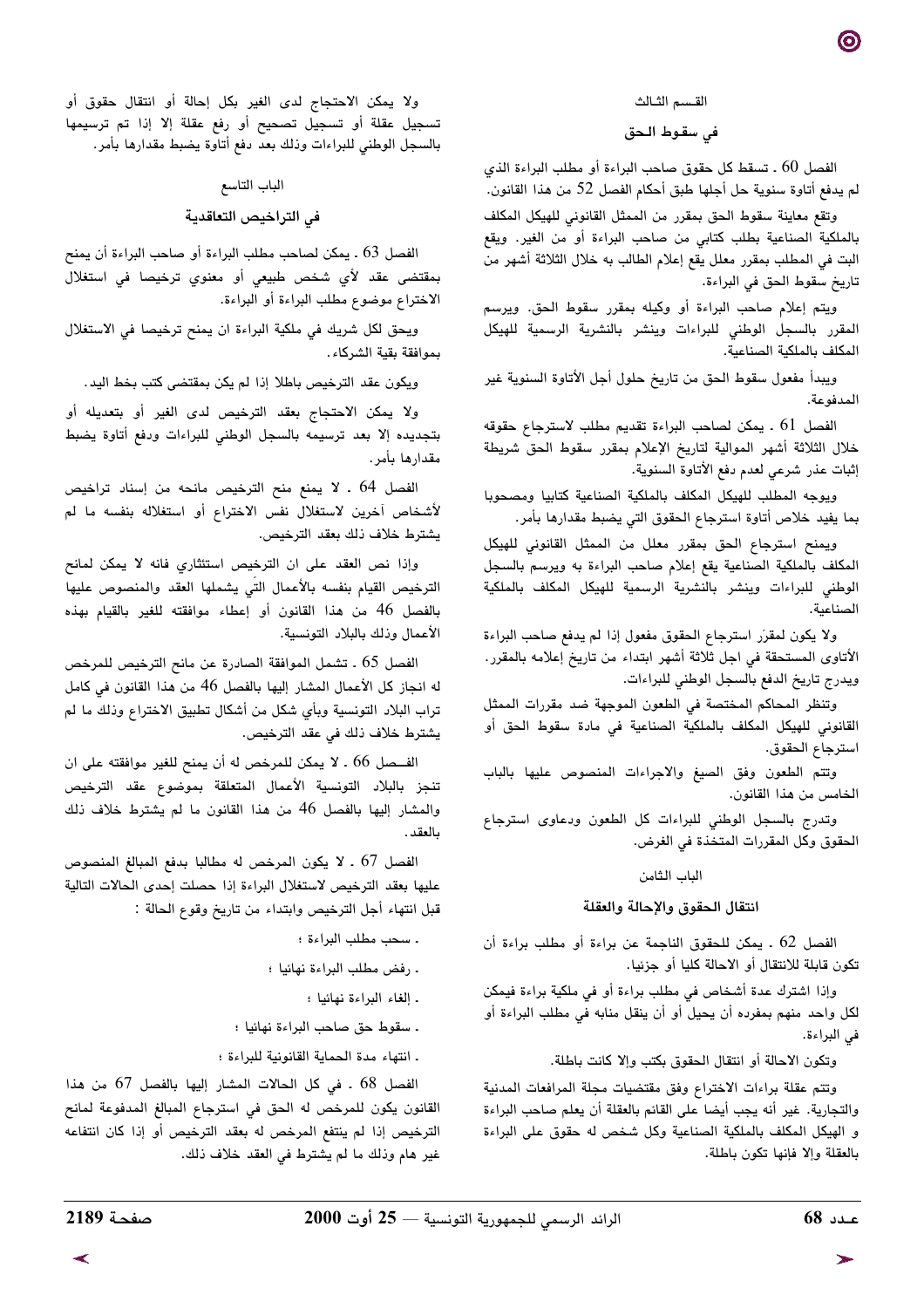#### الباب العاشر

### في التراخيص الإجبارية

الفصل 69 . يمكن لكل شخص يهمه الأمر وفي أي وقت بعد انتهاء الأجل المنصوص عليه بالفصل 51 من هذا القانون أن يتحصل على ترخيص اجباري في احدى الحالات التالية :

. إذا لم يقع الشروع في الاستغلال الصناعي للاختراع موضوع البراءة أو إذا لم يكن الاختراع موضوع تحضيرات فعلية وجدية للاستغلال بالبلاد التونسية وذلك في الأجل المذكور بالفصل 51 من هذا القانون؛

. إذا لم يقع الاستغلال التجاري للمنتج موضوع الاختراع بكمية كافية تفي بحاجيات السوق التونسية؛

. إذا وقع التخلي عن الاستغلال الصناعي أو التجاري للاختراع موضوع البراءة منذ أكثر من ثلاث سنوات بالبلاد التونسية.

الفصل 70 . يقدم كل مطلب يهدف إلى الحصول على ترخيص إجباري للمحكمة المختصة.

ويجب على طالب الترخيص الإجباري ان يثبت انه لم يتحصل على ترخيص تعاقدي من صاحب البراءة بشروط وإجراءات معقولة وفى أجال معقولة بعد ان وجه له مكتوبا مضمون الوصول مع الاعلام بالبلوغ في طلب هذا الترخيص. كما انه ملزم باثبات انه قادر على استغلال الاختراع بصورة فعلية وجدية.

ولا يمكن في كل الحالات ان يمنح الترخيص الاجباري لعدم الاستغلال أو عدم كفاية الاستغلال اذا اثبت صاحب البراءة وجود عذر شرعى.

إن الترخيص الإجباري غير استئثاري ولا يمكن أن تنتقل الحقوق في الاستغلال إلى الغير إلا مع الأصل التجاري أو المؤسسة أو الجزء من المؤسسة التي ترتبط بها هذه الحقوق.

الفصل 71 . يرفض طلب الترخيص الإجباري إذا لم توجه منه نسخة بواسطة رسالة مضمونة الوصول مع الاعلام بالبلوغ إلى الهيكل المكلف بالملكية الصناعية وذلك في أجل خمسة عشر يوما من تاريخ تقديمه للمحكمة المختصة.

الفــصل 72 . يمكن للممثل القانوني للهيكل المكلف بالملكية الصناعية أن يقدم إلى المحكمة مذكرة تتضمن ملاحظاته في خصوص مطلب الترخيص الإجباري.

الفصل 73 ـ تنطبق مقتضيات الفـحلين 71 و 72 من هذا القانون في صورة الطعن بالاستئناف.

الفصل 74 ـ تبت المحكمة في مطلب الترخيص الإجباري بعد سماع الاطراف أو من يمثلهم.

وتضبط المحكمة شروط الترخيص الإجباري وخاصة مدته ومجال تطبيقه والمبلغ الذي سيدفع لصاحب البراءة والذي يجب أن يكون مناسبا لأهمية استغلال الاختراع.

ويمكن تعديل شروط الترخيص الإجباري بقرار من المحكمة بناء على طلب من صاحب البراءة أو من المستفيد من الترخيص الإجباري إذا جدت وقائع تبرر ذلك.

الفصل 75 ـ تخضع كل إحالة لترخيص إجباري إلى إذن من المحكمة وإلا فإنها تكون باطلة.

الفصل 76 . إذا أخل المستفيد من ترخيص إجباري بالشروط التي منح على أساسها الترخيص فإنه يمكن لصاحب البراءة أو عند الاقتضاء للمرخص لهم في استغلالها الحصول على سحب الترخيص الإجباري وذلك بمقتضى مطلب يقدم للمحكمة.

الفصل 77 ـ على المستفيد من الترخيص الإجباري اعلام الهيكل المكلف بالملكية الصناعية فورا بكل القرارات القضائية الصادرة في شأن التراخيص الإجبارية. وترسم القرارات النهائية بالسجل الوطني للبراءات مباشرة.

# الباب الحادي عشر

## فى التراخيـص الوجوبية

الفـــصل 78 . يمكن للوزير المكلف بالصناعة توجيه تنبيه لاصحاب براءات الاختراع بوجوب القيام باستغلالها بكيفية تستجيب لحاجيات الاقتصاد الوطني أو لحماية المحيط.

وإذا لم يأت هذا التنبيه بنتيجة في ظرف سنة أو ألحق عدم الاستغلال أو عدم كفاية الاستغلال كما وكيفا ضررا فادحا بالتنمية الاقتصادية وبالمصلحة العامة فانه يمكن إخضاع البراءات موضوع التنبيه لنظام الترخيص الوجوبي بمقتضى قرار من الوزير المكلف بالصناعة.

ويمكن للوزير المكلف بالصناعة ان يمدد في الأجل المنصوص عليه بالفقرة الثانية من هذا الفصل إذا قدم صاحب البراءة عذرا شرعيا تفرضه متطلبات الاقتصاد الوطني.

ويمكن إخضاع براءات الاختراع الخاصة بالأدوية أو بالمواد الضرورية للحصول على هذه الادوية أو بطرق صنعها لنظام الترخيص الوجوبي اذا اقتضت مصلحة الصحة العمومية ذلك في حالة عدم وضعها على ذمة العموم بجودة أو كميات كافية أو وضعها على ذمّة العموم بأسعار مرتفعة بصفة غير عادية. ويتم ذلك بمقتضى قرار من الوزير المكلف بالصناعة بطلب من الوزير المكلف بالصحة العمومية.

ويمكن للدولة أن تتحصل في أي وقت شاءت على ترخيص وجوبي لاستغلال اختراع موضوع مطلب براءة أو براءة لتلبية حاجيات الدفاع الوطني أو الأمن سواء استغلته بنفسها أو عن طريق الغير.

ويمنح الترخيص الوجوبي بطلب من الوزير المعني بمقتضى قرار من الوزير المكلف بالصناعة.

الفصل 79 ـ بداية من تاريخ صدور القرار الذي يخضع البراءة لنظام الترخيص الوجوبي يمكن لكل شخص أن يطلب من الوزير المكلف بالصناعة الحصول على ترخيص في استغلال البراءة.

ويمنح هذا الترخيص بقرار من الوزير المذكور بشروط معينة وخاصة فيما يتعلق بالمدة ومجال التطبيق باستثناء المقابل المالى الذي يدفع لصاحب الاختراع. وإذا لم يتم الاتفاق بالتراضي فان المقابل يقع تحديده من قبل المحكمة.

ينشر القرار المشار إليه بالفقرة الثانية من هذا الفصل بالرائد الرسمي للجمهورية التونسية ويصبح الترخيص الوجوبي نافذ المفعول بداية من تاريخ هذا النشر.

الفصل 80 . إن الترخيص الوجوبي غير استئثاري ولا يمكن أن تنتقل الحقوق فى الاستغلال إلى الغير إلا مع الأصل التجاري أو المؤسسة أو الجزء من المؤسسة التي ترتبط بها هذه الحقوق.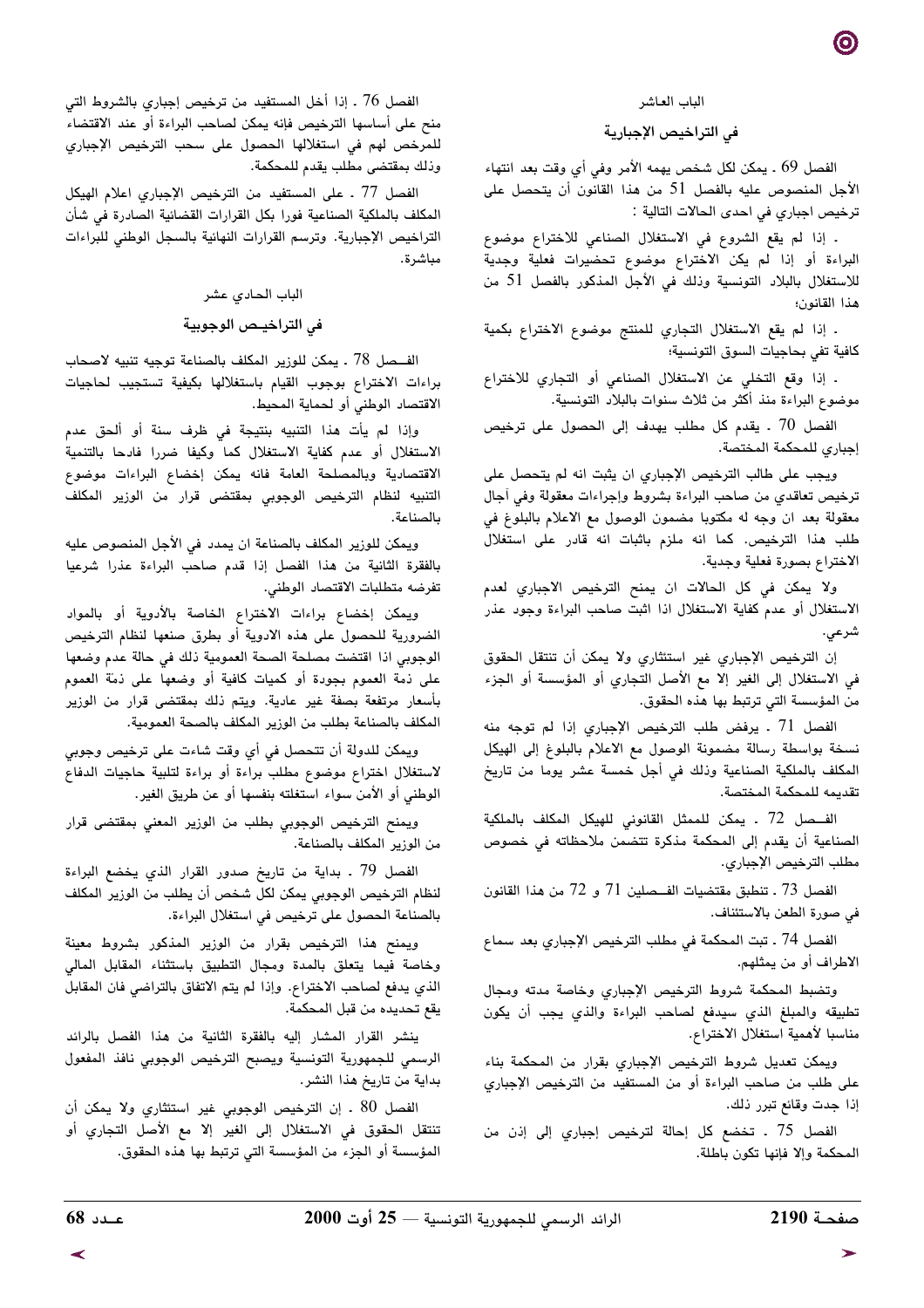الفـصل81 . يتم إقرار ونشر التعديلات المدخلة على شروط الترخيص المطلوبة من صاحب البراءة أو المستفيد من هذا الترخيص حسب الإجراءات الخاصة بمنح ذلك الترخيص. وإذا كانت هذه التعديلات تتعلق بالمقابل المالي الذي يدفع لصاحب الاختراع فإنها تقرر حسب نفس الإجراءات المتبعة في التقدير الأصلي لهذا المقابل.

ويمكن لصاحب البراءة ان يطلب سحب الترخيص الوجوبي بسبب اخلال المستفيد بالالتزامات المفروضة عليه.

وتنطبق عند سحب الترخيص الوجوبي نفس الإجراءات المتبعة عند  $4 \sim 14$ 

### الباب الثاني عشر

### التقليد والعقوبات

الفصل 82 . يعتبر كل تعدّ على حقوق صاحب البراءة كما تم ضبطها بالفصل 46 من هذا القانون جريمة تقليد.

ويتحمل المقلد مسؤولية مدنية وجزائية.

الا أنه اذا قام شخص غير المصنع لمنتج مقلد بعرضه أو الاتجار فيه أو استعماله أو مسكه قصد الاستعمال أو الاتجار فيه فانه لا يتحمل المسؤولية الا اذا كان على علم بالتقليد.

ولا تعتبر الأعمال السابقة لنشر مطلب البراءة جريمة تقليد و لا تستوجب الحكم بالعقاب و لو مدنيا الا اذا تمت تلك الأعمال بعد ابلاغ المقلد المفترض بنسخة رسمية من مطلب البراءة.

الفصل 83 . مع مراعاة العقوبات الواردة بنصوص خاصة يعاقب مرتكب التقليد بخطية تتراوح بين خمسة آلاف وخمسين ألف دينار.

وفي صورة العود يمكن الحكم بالسجن من شهر إلى ستة أشهر وذلك بقطع النظر عن الحكم بالخطية التي ترفع إلى الضعف.

ولا يمكن للنيابة العمومية القيام بالتتبعات إلاّ على أساس شكوى صادرة عن الطرف المتضرر.

الفصل 84 ـ ترفع دعوى التقليد المدنية من قبل صاحب البراءة أو صاحب مطلب البراءة.

وللشريك في مطلب براءة أو براءة الحق في ممارسة دعوى التقليد لفائدته الخاصة.وعليه ان يبلغ نسخا من عريضة الدعوى إلى شركائه.

وإذا لم يتضمن عقد الترخيص شرطا مخالفا فانه يمكن لصاحب الترخيص التعاقدي الاستئثاري القيام بدعوى التقليد إذا لم يقم بها صاحب البراءة بعد انذاره.

ويمكن للمستفيد من الترخيص الإجباري أو الوجوبي القيام بدعوى التقليد اذا لم يقم بها صاحب البراءة بعد انذاره.

ويمكن قبول تداخل صاحب البراءة في دعوى التقليد التي يقوم بها المرخص له وفق احكام الفقـرتين الثالثة والرابعة من هذا الفصل.

ويمكن قبول تداخل كل مرخص له في دعوى التقليد التي يقوم بها صاحب البراءة وذلك للمطالبة بتعويض الضرر الحاصل له.

الفصل 85 . يمكن لصاحب مطلب براءة أو براءة أن يثبت التقليد موضوع الدعوى بكل الوسائل.

إلا أنَّه إذا كان موضوع البراءة طريقة صنع منتج فان المحكمة هي التي تأمر المدعى عليه بإثبات أن طريقة الصنع المستعملة للحصول على نفس المنتج تختلف عن طريقة الصنع المحمية ببراءة وفي صورة تعذر

اثبات ذلك من قبل المدعى عليه فان كل منتج مماثل صنع بدون موافقة صاحب البراءة يعتبر قد وقع الحصول عليه بطريقة الصنع المحمية بالبراءة إن كان هذا المنتج جديدا.

تؤخذ بعين الاعتبار المصالح المشروعة للمدعى عليه عند تقديم الاثبات المخالف وذلك قصد حماية أسراره الخاصة بالصنع و التجارة.

الفصل 86 . يمكن للأشخاص المنتفعين بحق ممارسة دعوى التقليد طبقا للفصل 84 من هذا القانون طلب القيام بوصف دقيق مع حجز عينى أو بدونه للمنتجات أو الأساليب المزعوم تقليدها وذلك بواسطة عدل منفذ يساعده خبير يعينه رئيس المحكمة المختصة بموجب إذن على عريضة.

ويقتصر الحجز العيني عند الاذن به على وضع العينات الضرورية لاثبات التقليد تحت يد العدالة.

وإذا استوجب الأمر حجزا عينيا فإنه بالإمكان أن يلزم الاذن الطالب بتامين ضمان قبل اجراء عملية الحجز.

ويجب على عدل التنفيذ قبل القيام بالحجز تسليم نسخة من الاذن لماسكي البضاعة المحجوزة أو الموصوفة وعند الاقتضاء نسخة من وصل إيداع الضمان كما يجب ان يسلم لهم نسخة من محضر الحجز وإلاَّ يكون الاجراء باطلا ويتم تغريم عدل التنفيذ.

ويبطل الحجز أو الوصف قانونا اذا لم يقم الطالب بقضية في ظرف خمسة عشر يوما وذلك بقطع النظر عن غرم الضرر.

ويحتسب اجل الخمسة عشر يوما بداية من يوم القيام بالحجز أو الوصف.

الفصل 87 . يمكن لرئيس المحكمة المتعهدة بدعوى تقليد اختراع موضوع براءة المنتصب للقضاء استعجاليا أن يمنع مؤقتا مواصلة أعمال التقليد المزعومة وذلك بالإذن بدفع غرامة أو السماح بمواصلة تلك الأعمال وذلك شريطة إقامة ضمانات تؤمن خلاص تعويض الخسارة لصاحب البراءة.

ولا يقبل مطلب منع مواصلة الأعمال أو إقامة الضمانات المذكورة بالفقرة الأولى من هذا الفصل إلا إذا تبين أن الدعوى جدية من حيث الأصل وأنه تم القيام بها في أجل شهر بداية من يوم علم صاحب البراءة بالوقائع التي ترتكز عليها.

ويمكن لرئيس المحكمة قبل أن يأذن بالمنع المؤقت أن يشترط على المدعي تقديم ضمانات لتعويض الخسارة التي قد تلحق بالمدعى عليه اذا تبين أن الدعوى لا أساس لها من الصحة.

الفصل 88 ـ تسقط دعاوى التقليد المنصوص عليها بهذا القانون بمرور ثلاث سنوات من تاريخ حدوث الافعال المسببة لها.

الفصل 89 ـ لا تحول الأحكام المنصوص عليها بالباب الثاني عشر من هذا القانون دون الالتجاء إلى التحكيم وفق الشروط المنصوص عليها بمجلة التحكيم.

الفصل 90 ـ يعاقب بخطية تتراوح بين ألف وخمسة آلاف دينار كل من ينسب إلى نفسه بدون حق مطلب براءة أو براءة وتضاعف الخطية عند العود.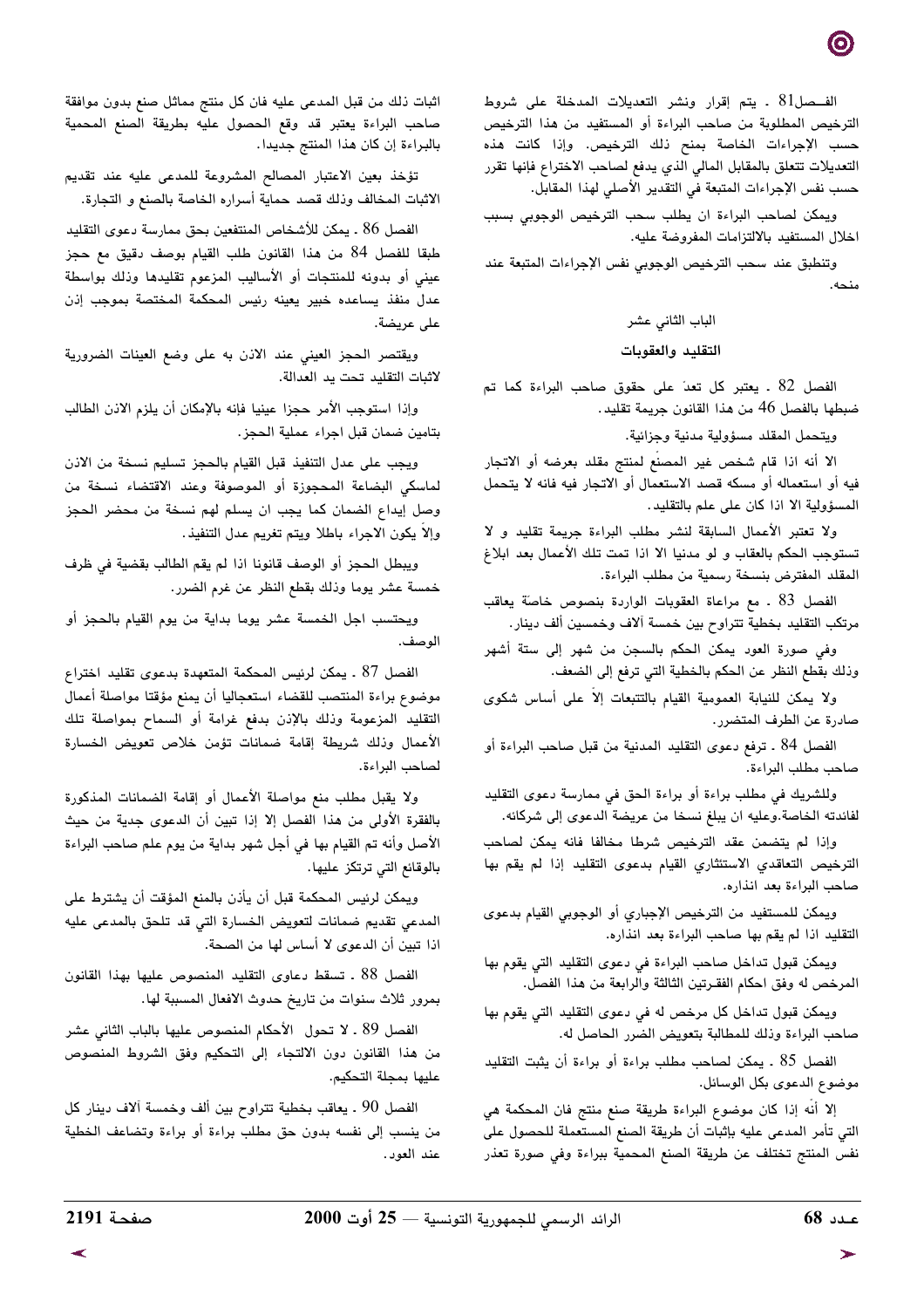#### الباب الثالث عشر

### التدابير الحدودية

الفصل 91 . يمكن لصاحب براءة اختراع أو لمن انجر له حق منه إذا ما توفرت لديه أدلة جديّة على وجود عملية توريد لمنتجات مقلدة أن يقدم لمصالح الديوانة مطلبا كتابيا في تعليق الاجراءات الديوانية الخاصة بتوريد تلك المنتجات.

وعلى الطالب اعلام المصالح الديوانية في صورة ما اذا لم يعد حقه مسحلا قانونا او اذا انقضت مدة صلوحته.

الفصل 92 . يتضمن المطلب المنصوص عليه بالفصل 91 من هذا القانون :

. اسم ولقب وعنوان الطالب أو تسميته الاجتماعية ومقره.

. ما يثبت ان الطالب صاحب حق على المنتجات موضوع النزاع.

. وصف المنتجات بدقة لتمكين مصالح الديوانة من التعرّف عليها.

كما أن الطالب ملزم بتقديم كل الإرشادات الصالحة لتمكين مصالح الديوانة من اخذ قرار عن معرفة ودون أن يمثل تقديم هذه الإرشادات شرطا لقبول المطلب.

وتتضمن هذه الإرشادات خاصة :

ـ المكان الذي توجد به أو الذي سترسل إليه المنتجات ؛

. البيانات التي تسمح بالتعرف على المنتجات المرسلة أو على الطرد ؛

. تاريخ الوصول المحدد للمنتجات أو تاريخ إيداعها ؛

. الوسيلة المستعملة للنقل ؛

- البيانات التي تسمح بالتعرف على مورد أو مصدر أو ماسك المنتحات.

الفصل 93 . تتولى مصالح الديوانة فحص المطلب المقدم وفق مقتضيات الفصل 92 من هذا القانون وتعلم فورا وكتابيا الطالب بالمقرِّر المتخذ ويجب أن يكون هذا المقرِّر معللا.

وإذا قبلت مصالح الديوانة المطلب أو اتخذت إجراءات للتدخل تطبيقا لاحكام الفصل 94 من هذا القانون فانه يمكنها أن تلزم الطالب بتقديم ضمان مالي يخصص لخلاص مبلغ المصاريف التي قد يستوجبها بقاء المنتجات تحت مراقبة الديوانة.

الفصل 94 . تتولى مصالح الديوانة حبس المنتجات إذا تبين لها بعد المعاينة مطابقتها لما هو مضمن بالمطلب وعند الاقتضاء بعد مراجعة الطالب.

وتتولى مصالح الديوانة إعلام الطالب والمورد بعملية الحبس فورا وتمكنهما من فحص المنتجات المحبوسة وأخذ عيّنات منها للقيام بما يلزم من تجارب وتحاليل لمعرفة ما إذا كانت هذه المنتجات مقلدة وذلك وفقا لمقتضيات مجلة الديوانة ودون الإخلال بمبدإ سرية المعلومات.

ولغاية تمكين الطالب من القيام بدعاوى أمام المحكمة يمكن لمصالح الديوانة إعلامه باسماء وعناوين المصدر والمورد والمرسل إليه اذا كانوا معروفين لديها وكذلك كمية المنتجات موضوع المطلب وذلك بموجب إذن على عريضة.

الفصل 95 . يرفع قانونا حبس المنتجات وبشرط اتمام كل الإجراءات الديوانية إذا لم يثبت الطالب لمصالح الديوانة في أجل عشرة أيام بداية من تاريخ الاعلام بالحبس أنه قام بدعوى مدنية أو جزائية

لدى المحكمة المختصة واستصدر الإجراءات القضائية التحفظية و قدم ضمانا كافيا لتغطية مسؤوليته تجاه الأشخاص المعنيين.

ويتم ضبط مقدار الضمان من قبل المحكمة.

ويمكن التمديد في الاجل بعشرة أيام اخرى على الأكثر في الحالات التي تستوجب ذلك.

ويمكن ان يتحصل المالك أو المورد أو المرسل إليه المنتج على رفع الحبس على المنتجات موضوع الدعوى مقابل إيداع ضمان مالى يضبط مقداره من قبل المحكمة ويكون كافيا لحماية مصالح الطالب شريطة إتمام كل الإجراءات الديوانية.

وعلى المصالح الديوانيّة اعلام المالك والمورد والمرسل إليه وكذلك الطالب فورا برفع الحبس عن المنتج.

الفصل 96 . إذا ثبت بمقتضى حكم احرز قوة اتصال القضاء أن المنتجات مقلَّدة فإن السلط القضائية تحدد مآل هذه المنتجات وذلك :

. إما بإتلافها تحت رقابة مصالح الديوانة ؛

. أو باستثنائها من الترويج التجاري شريطة ألا يلحق ضرر بحقوق صاحب البراءة.

الفصل 97 ـ يمكن لمصالح الديوانة أن تقوم من تلقاء نفسها بتعليق الإجراءات الديوانية الخاصة بتوريد منتجات يفترض أنها مقلدة.

وفي هذه الحالة :

. تعلم مصالح الديوانة فورا صاحب البراءة أو من انجر له حق منه،

ـ تطبق وجوبا مقتضيات الفصول الواردة بهذا الباب.

الفصل 98 . لا يمكن بأي حال من الأحوال تحميل مصالح الديوانة أية مسؤولية إذا لم تتوصل إلى التعرَف على المنتجات التى يفترض أنّها مقلّدة.

الفصل 99 ـ لا تنطبق مقتضيات الفصول الواردة بهذا الباب على المنتجات التي لا تكتسي طابعا تجاريا والموجودة ضمن الأمتعة الشخصية للمسافرين وذلك فى حدود الكميات المضبوطة بالقوانين والتراتيب الجاري بها العمل.

# الباب الرابع عشر احكام مختلفة

الفصل 100 . تبقى مطالب براءات الاختراع المودعة قبل دخول هذا القانون حيز التنفيذ خاضعة للأحكام المنطبقة في تاريخ إيداع المطالب باستثناء الأحكام الخاصة بممارسة الحقوق ومع مراعاة الحقوق المكتسبة قبل دخول هذا القانون حيز التنفيذ.

وتبقى البراءات الممنوحة طبقا لأحكام الأمر المؤرخ في 26 ديسمبر 1888 والمتعلق ببراءات الاختراع والنصوص التي نقحته أو تممته سارية المفعول دون اعتبار لإلغائه. ويعتبر أنه وقع منحها أو تسجيلها طبق أحكام هذا القانون.